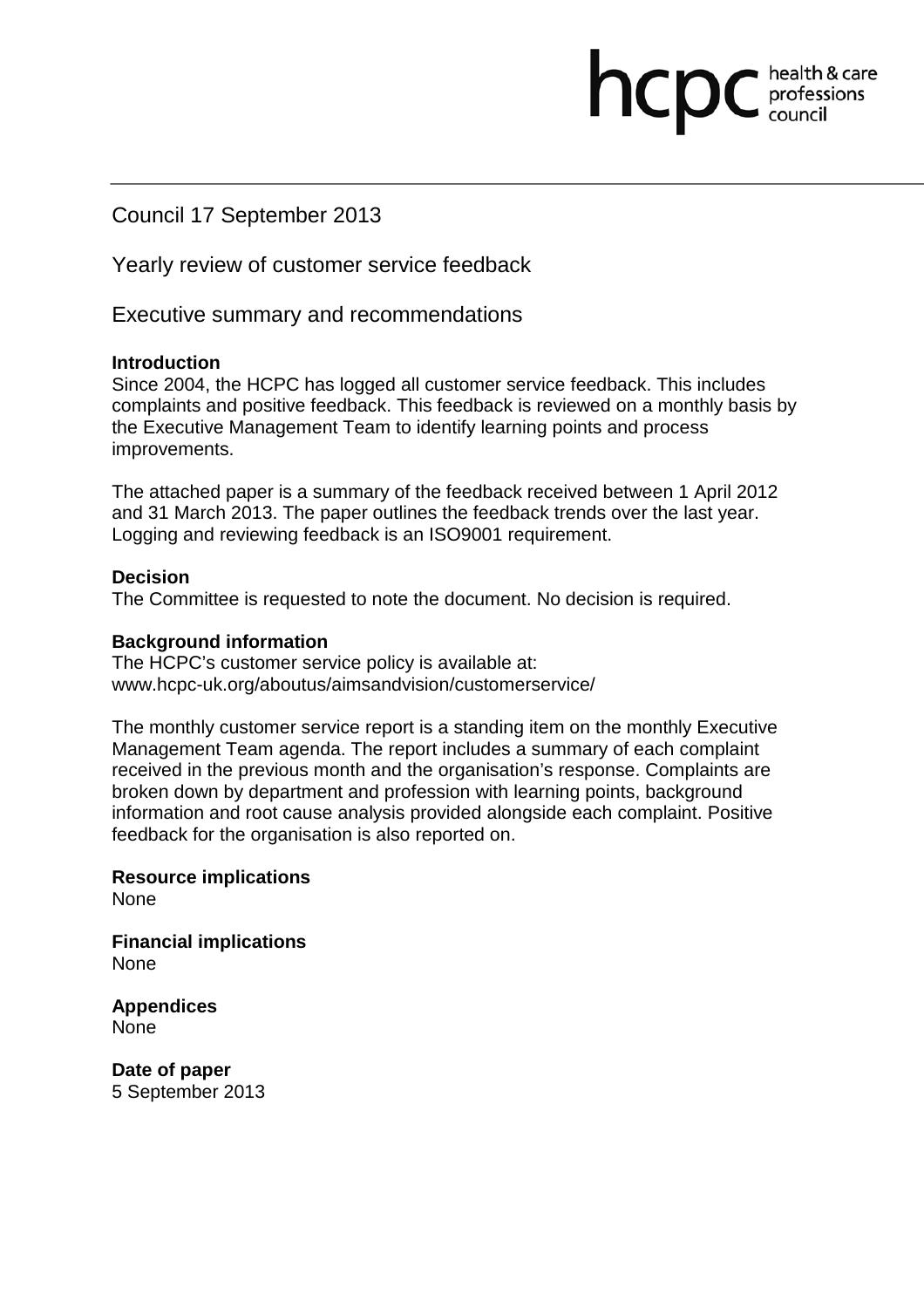## **1.0 Background information**

- 1.1 HCPC has been operating a customer service feedback system since 2004. Previously this role was carried by the PA to the Director of Operations. In November 2012, the Executive decided to create the "Service and Complaints Manager" post within the Secretariat to manage customer service feedback and develop the function within HCPC. This role includes the distribution of feedback to Managers and Directors for a response, updating the feedback database and reporting monthly to the Executive Management Team on feedback received. The Service and Complaints Manager works with managers to ensure the quality and consistency of complaint responses, identify corrective actions and ensure that these are implemented.
- 1.2 Feedback received by HCPC includes complaints and positive feedback. Requests for information and comments about processes and procedures are also logged and reported on.
- 1.3 During this 12 month reporting cycle (1 April 2012 to 31 March 2013), 601 complaints were received and 71 pieces of positive feedback were received.
- 1.4 Since we started logging complaints, we have generally seen an increase in the number of complaints logged year on year. This increase is attributed to several factors, including an increase in the size of the Register and communication with employees to identify complaints and ensure that they are logged centrally.
- 1.5 The graph on the following page shows the monthly distribution of complaints logged from January 2006 to March 2013. We usually receive a considerable amount of feedback when a profession renews its registration. The graph maps the complaints received over a two year period to reflect each profession's renewal cycle and to allow comparisons to be made.
- 1.6 To illustrate the effect that the transfer of social workers in England has had on the number of complaints received in the review period 2012 – 2013, a separate turquoise colour trend line shows the complaints received in that period excluding those received from social workers.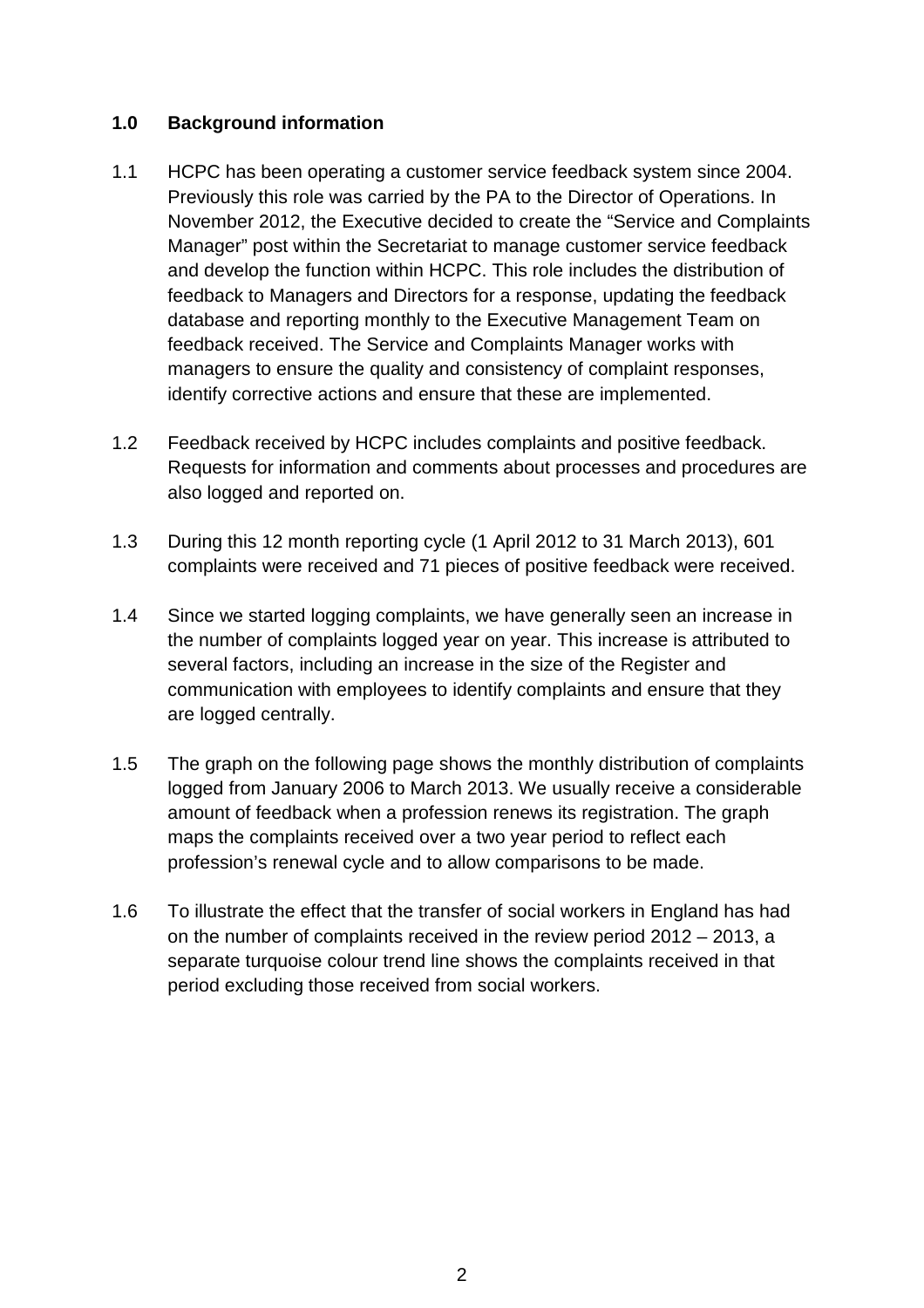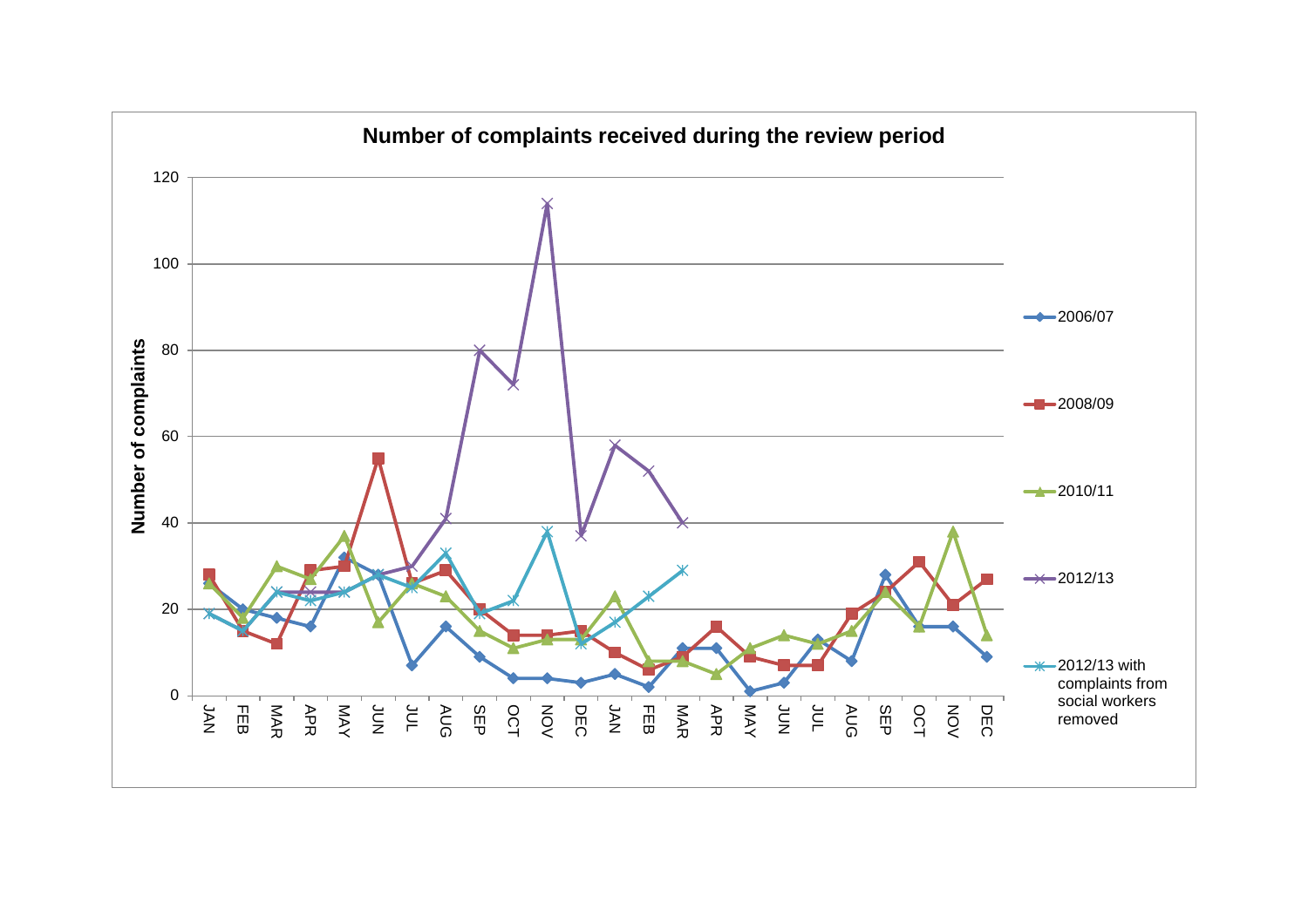1.6 During the review period (1 April 2012 to 31 March 2013) there was a peak in the number of complaints received between September and November 2012, which corresponds with social workers joining the Register (1 August 2012) and their renewal window (1 September 2012 to 2 January 2013). There is a second peak in January 2013, which corresponds with the close of the renewal window and the removal from the Register of any social workers and operating department practitioners who had not renewed their registration. This is explained in further detail in Section 5.



1.7 The table below shows the number of complaints received in the last 6 financial years.

| Financial | Number of  |
|-----------|------------|
| year      | complaints |
| 2006/7    | 137        |
| 2007/8    | 160        |
| 2008/9    | 257        |
| 2009/10   | 235        |
| 2010/11   | 221        |
| 2011/12   | 207        |
| 2012/13   | 601        |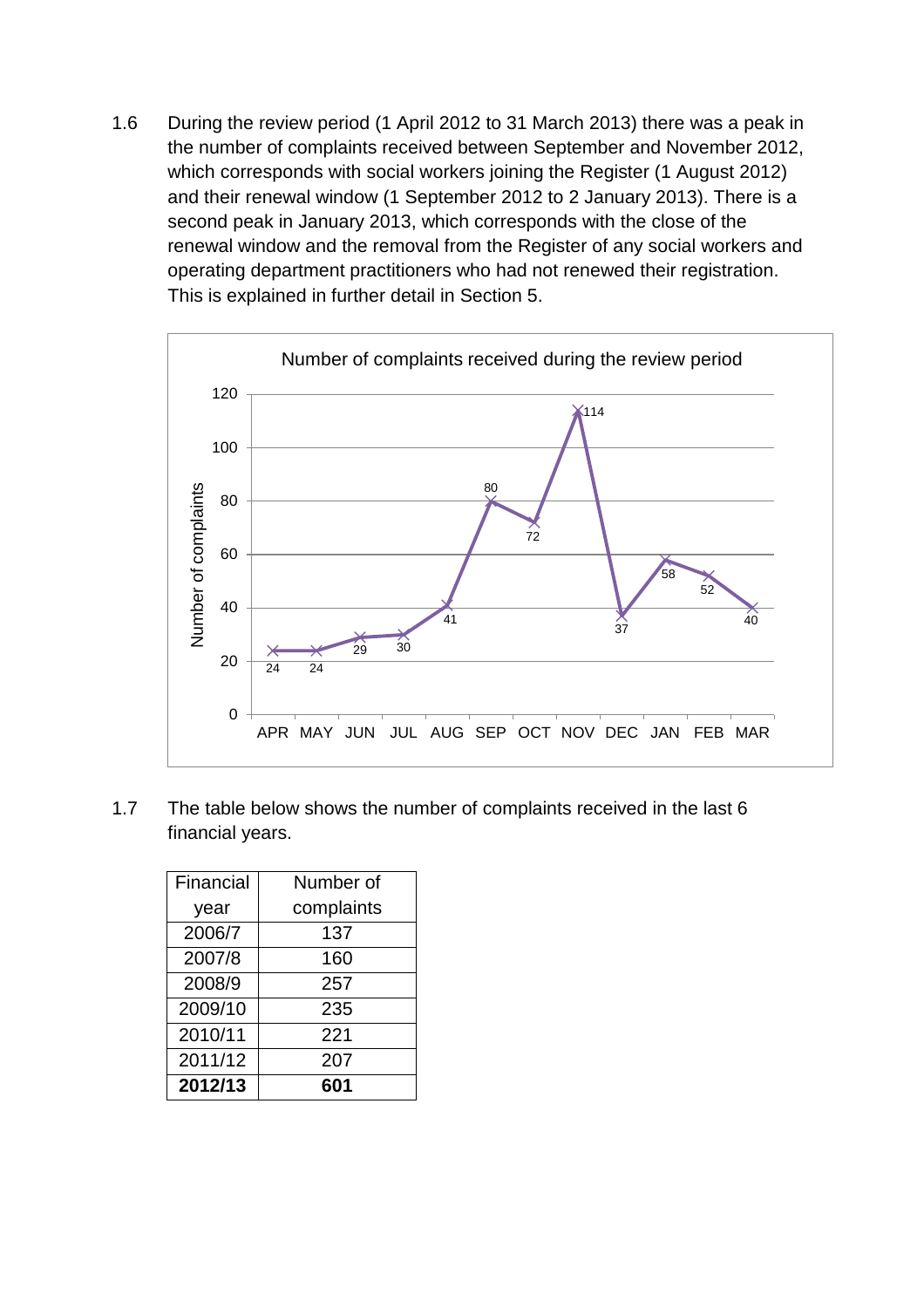## **2.0 Customer service policy – response times**

- 2.1 The HCPC aims to address complaints in a timely manner. From June 2012 the service standard for response was reduced from 18 working days to 15 working days. However, whilst our service standard is 15 working days, our aim is to respond to complaints within 5 working days, and the majority are responded to within this timeframe.
- 2.2 During the review period we received and responded to 601 complaints. We responded to 575 complaints within our service level of 15 working days, which represents 96% of complaints received.
- 2.3 There are occasions when a complaint may not be responded to within 15 working days, for example if the matter requires detailed investigations or legal advice.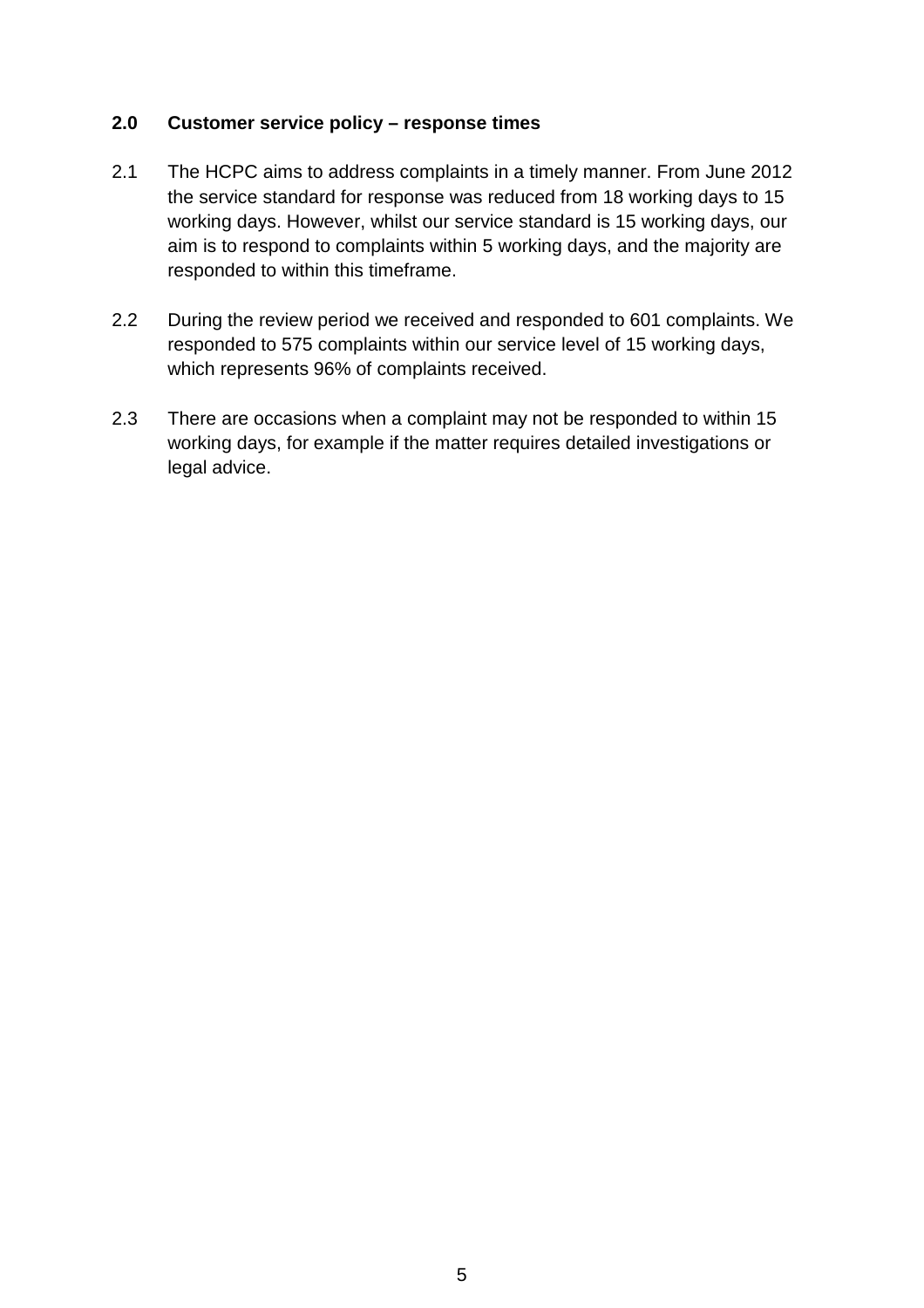## **3.0 Number of complaints received by department & profession**

3.1 During the review period we logged 601 complaints, the majority of these complaints were responded to by the Registration department. The table below shows how many complaints each department responded to.

| Department                 | Number of     |
|----------------------------|---------------|
|                            | complaints    |
| Registration               | 509           |
| <b>Fitness to Practise</b> | 38            |
| Communications             | 24            |
| Finance                    | 11            |
| Policy & Standards         | 11            |
| <b>Chief Executive</b>     | 5             |
| Education                  | $\mathcal{P}$ |
| Partners                   |               |

3.2 During the review period, we received 478 complaints from registrants and applicants. The highest number of complaints we received were from social workers. The table and graph below shows the breakdown of complaints received by registrants by profession.

|                                    |                | Number per       |
|------------------------------------|----------------|------------------|
| Profession                         | Total          | 1000 registrants |
| Art therapists                     | $9*$           | 2.8              |
| <b>Biomedical scientists</b>       | 8              | 0.4              |
| Chiropodist / podiatrists          | $19*$          | 1.5              |
| <b>Clinical scientists</b>         | $\overline{2}$ | 0.4              |
| <b>Dietitians</b>                  | $7^*$          | 0.9              |
| Hearing aid dispensers             | $1^*$          | 0.6              |
| Occupational therapists            | 13             | 0.4              |
| Operating department practitioners | $13*$          | 1.2              |
| <b>Orthoptists</b>                 | 0              | 0                |
| Paramedics                         | 8              | 0.4              |
| Physiotherapists                   | $35*$          | 0.7              |
| Practitioner psychologists         | $38*$          | $\overline{2}$   |
| Prosthetists / orthotists          | 0              | $\overline{0}$   |
| Radiographers                      | 11             | 0.4              |
| Social workers                     | 308*           | 3.7              |
| Speech and language therapists     | 6              | 0.4              |

\*Denotes that the profession was in renewal at some point during the review period.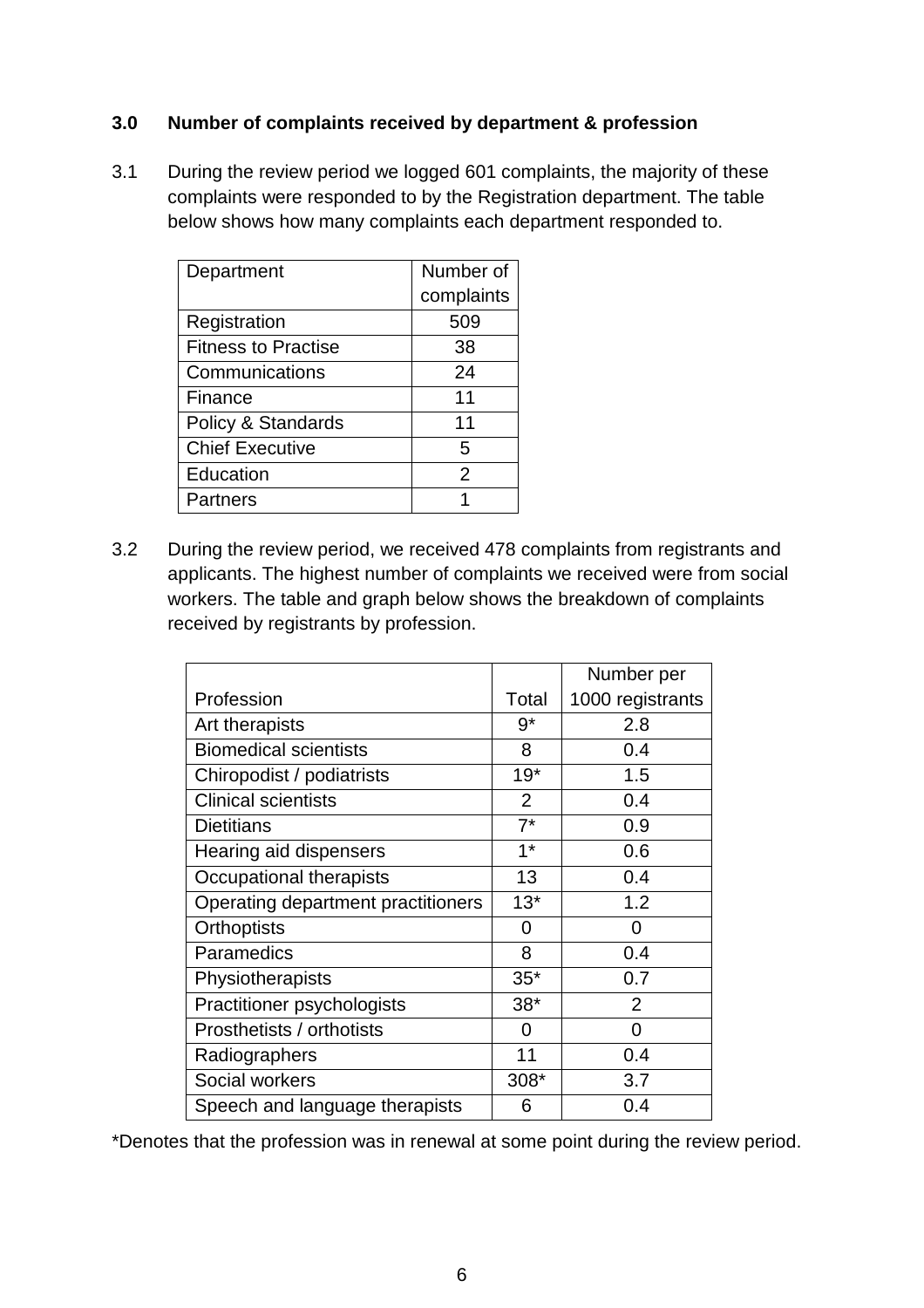

3.3 The graph below shows the distribution of complaints logged by profession.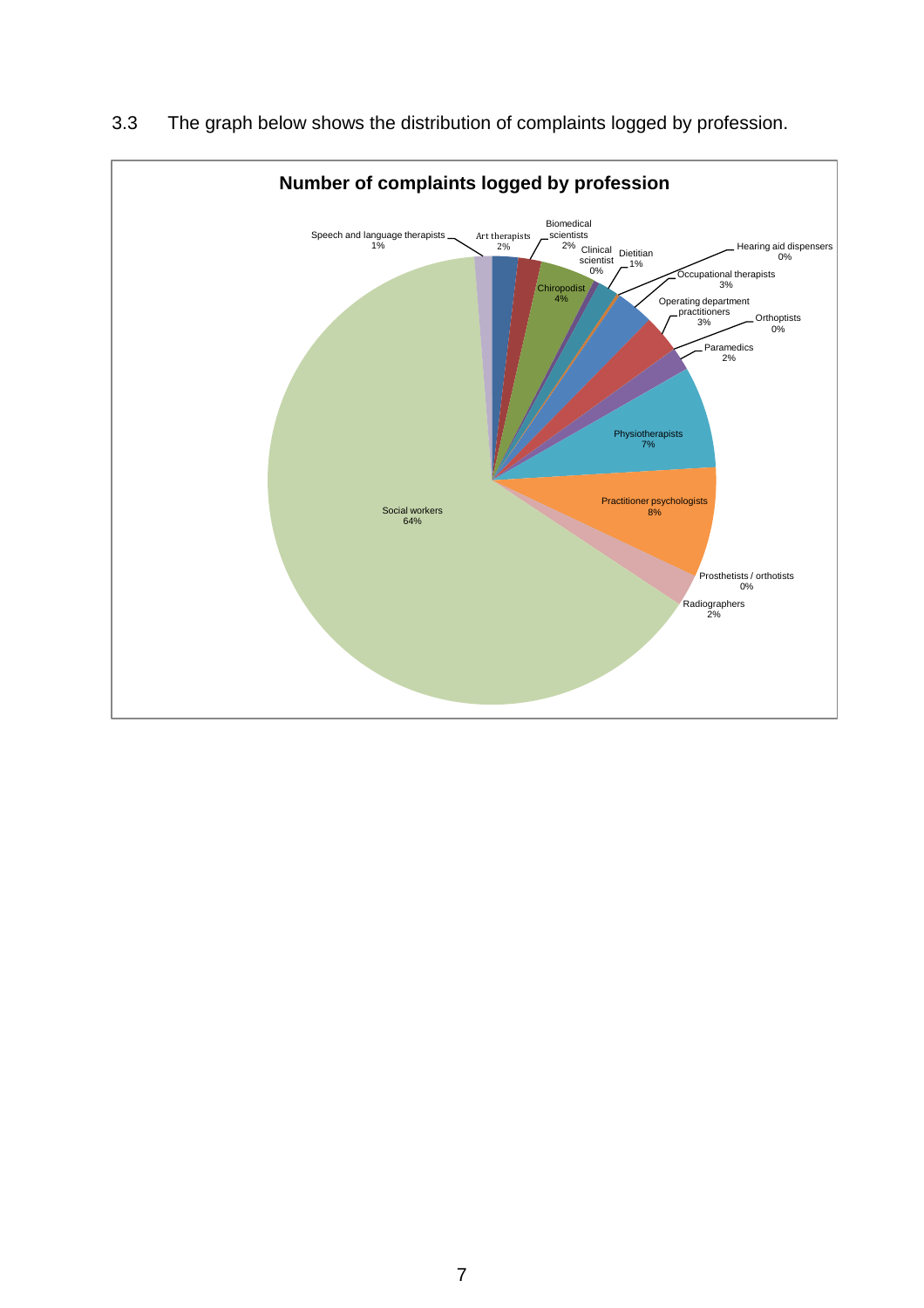# **4.0 Summary of complaints received**

This table provides a summary of the main issues that were identified in complaints during each month, the departments that responded to complaints, the customer service policy and root cause.

| <b>Review</b> | <b>Number of</b> | <b>Main Issues (summary)</b>                                                                                                                                                                                                                   | <b>Number of complaints</b>                                                                  | <b>Customer</b> | Root                                                  |
|---------------|------------------|------------------------------------------------------------------------------------------------------------------------------------------------------------------------------------------------------------------------------------------------|----------------------------------------------------------------------------------------------|-----------------|-------------------------------------------------------|
| month         | complaints       |                                                                                                                                                                                                                                                | per department                                                                               | service         | <b>Cause</b>                                          |
|               | received         |                                                                                                                                                                                                                                                |                                                                                              | policy          |                                                       |
| April         | 24               | Renewal process - online renewal system<br>Lapsing (following renewal)<br>Fees - complaints were received about:<br>the size of the fee<br>$\circ$<br>being required to pay HCPC, having<br>$\circ$<br>already paid the GSCC<br>FTP CMS emails | Registration - 21<br>Fitness to Practise - 2<br>Policy & Standards - 1                       | 100%            | <b>HCPC</b><br>62.5%<br>Registrant<br>12.5%<br>N/A    |
|               |                  |                                                                                                                                                                                                                                                |                                                                                              |                 | 25%                                                   |
| May           | 24               | Renewal process - online renewal system<br>$\bullet$<br>Intermediate lapsing<br>International application process -<br>communication                                                                                                           | Registration - 22<br>Fitness to Practise - 2                                                 | 100%            | <b>HCPC</b><br>21%<br>Registrant<br>46%<br>N/A<br>33% |
| June          | 29               | Lapsing (following renewal)<br>$\bullet$<br>Intermediate lapsing                                                                                                                                                                               | Registration - 24<br>Fitness to Practise - 3<br>Policy & Standards - 1<br>Communications - 1 | 97%             | <b>HCPC</b><br>28%<br>Registrant<br>31%               |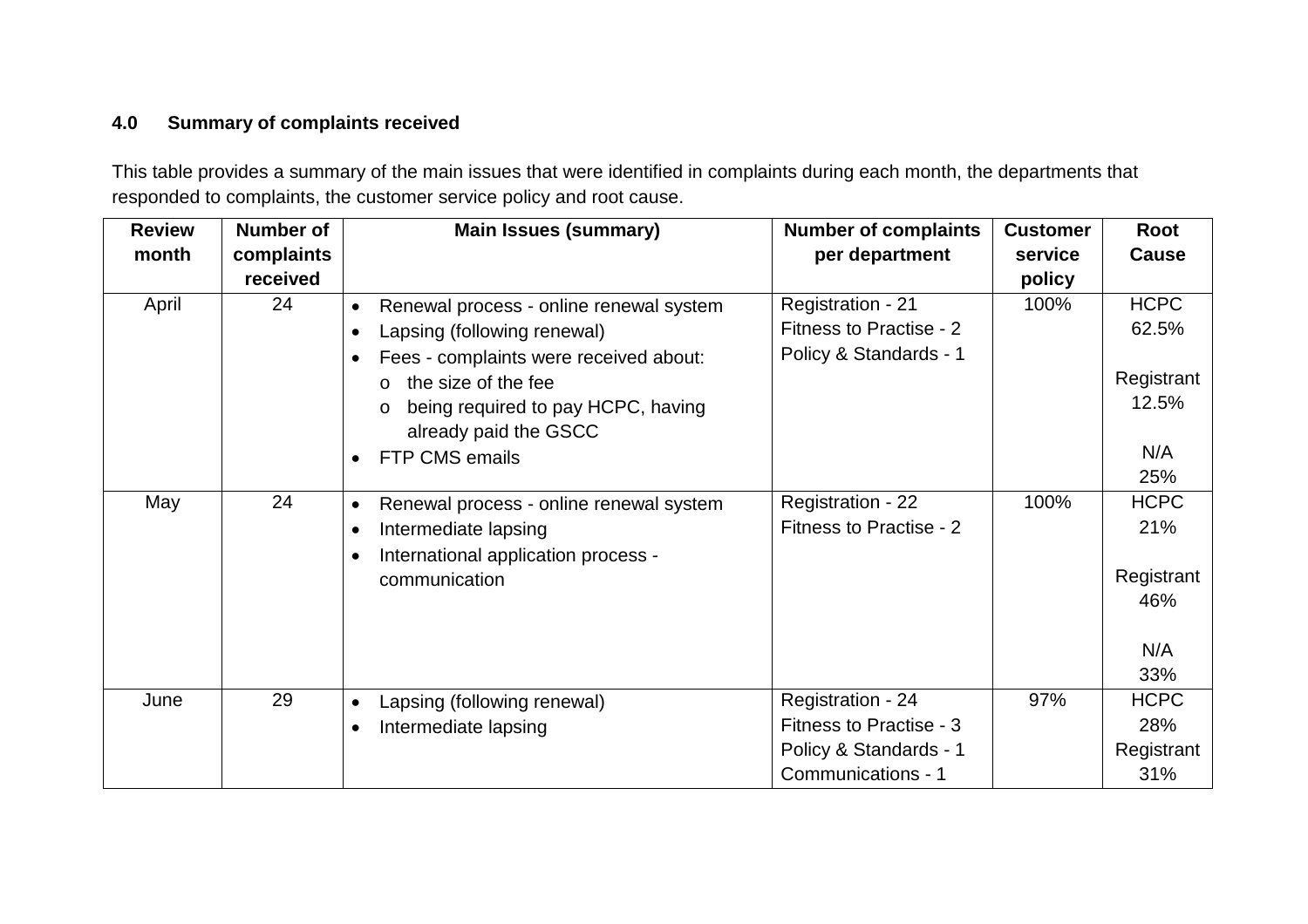|           |     |                                                     |                            |     | N/A         |
|-----------|-----|-----------------------------------------------------|----------------------------|-----|-------------|
|           |     |                                                     |                            |     | 41%         |
| July      | 30  | Lapsing (following renewal)<br>$\bullet$            | Registration - 14          | 70% | <b>HCPC</b> |
|           |     | Fees - complaints were received about:              | Communications - 8         |     | 39%         |
|           |     | the size of the fee<br>$\Omega$                     | Fitness to Practise - 7    |     | Registrant  |
|           |     | being required to pay HCPC, having                  | Finance - 1                |     | 9%          |
|           |     | already paid the GSCC                               |                            |     | N/A         |
|           |     |                                                     |                            |     | 52%         |
| August    | 41  | Lapsing (following renewal)                         | Registration - 29          | 98% | <b>HCPC</b> |
|           |     | Intermediate lapsing                                | Communications - 7         |     | 11%         |
|           |     | Fees - complaints were received about:              | <b>Chief Executive - 3</b> |     | Registrant  |
|           |     | the size of the fee<br>$\Omega$                     | Fitness to practise - 2    |     | 5%          |
|           |     | being required to pay HCPC, having<br>$\circ$       |                            |     | N/A         |
|           |     | already paid the GSCC                               |                            |     | 25%         |
| September | 80  | Fees - complaints were received about:<br>$\bullet$ | Registration - 71          | 99% | <b>HCPC</b> |
|           |     | the size of the fee<br>$\Omega$                     | Communications - 4         |     | 15%         |
|           |     | being required to pay HCPC, having<br>$\circ$       | Fitness to Practise - 3    |     | Registrant  |
|           |     | already paid the GSCC                               | Policy & Standards - 2     |     | 4%          |
|           |     |                                                     |                            |     | N/A         |
|           |     |                                                     |                            |     | 81%         |
| October   | 72  | Fees - complaints were received about:<br>$\bullet$ | Registration - 66          | 92% | <b>HCPC</b> |
|           |     | the size of the fee<br>$\Omega$                     | Fitness to Practise - 6    |     | 28%         |
|           |     | being required to pay HCPC, having                  |                            |     | Registrant  |
|           |     | already paid the GSCC                               |                            |     | $1\%$       |
|           |     | Online renewal portal                               |                            |     | N/A         |
|           |     |                                                     |                            |     | 71%         |
| November  | 114 | Fees - complaints were received about:<br>$\bullet$ | Registration - 106         | 97% | <b>HCPC</b> |
|           |     |                                                     | Fitness to Practise - 4    |     | 20%         |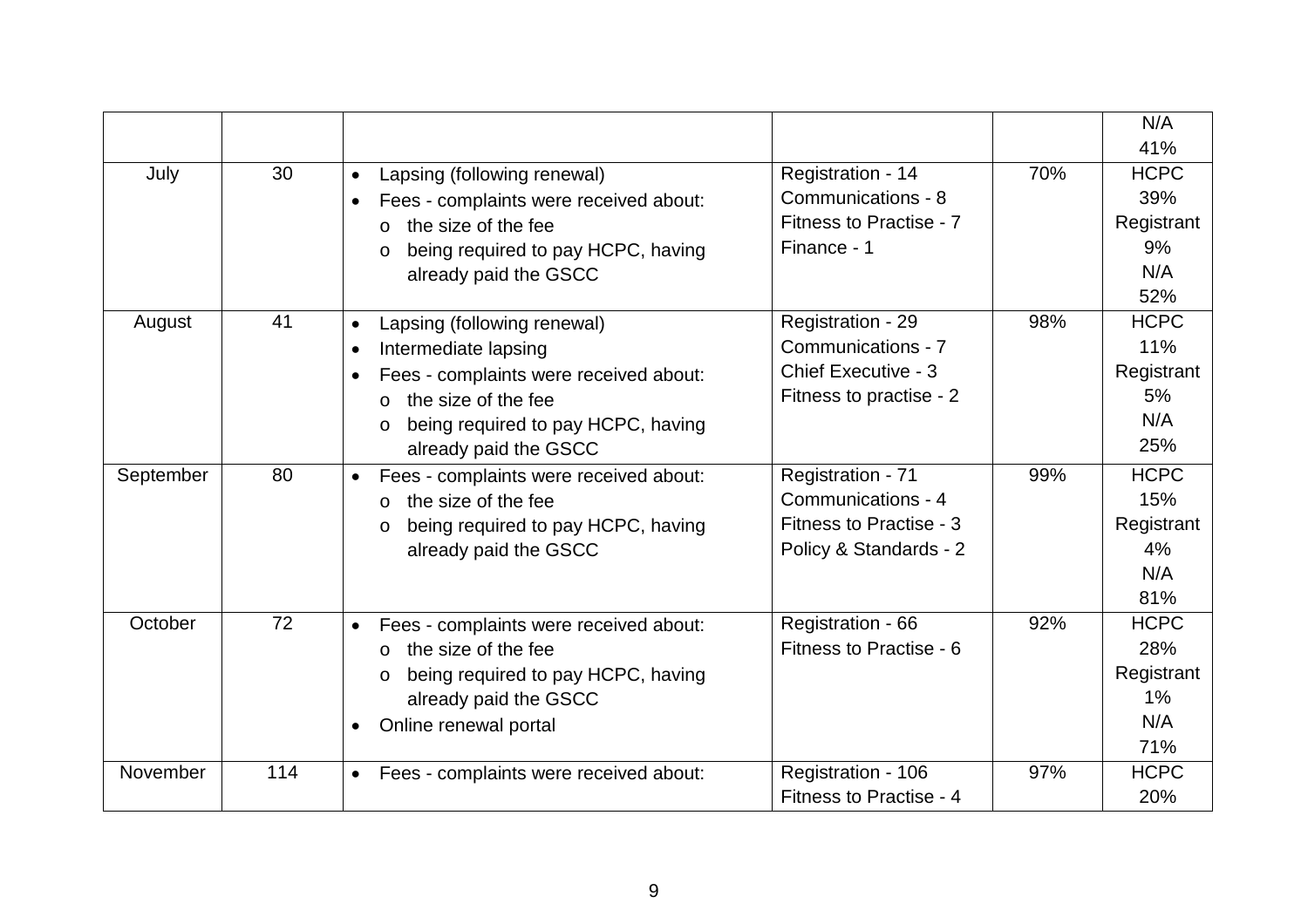|          |    | the size of the fee<br>$\circ$<br>being required to pay HCPC, having<br>$\circ$<br>already paid the GSCC<br>Renewal process<br>Online renewal portal - generation of<br>activation and authentication codes and           | Finance - 2<br>Policy & Standards - 1<br>Communications - 1                                                 |      | Registrant<br>2%<br>N/A<br>92%                        |
|----------|----|---------------------------------------------------------------------------------------------------------------------------------------------------------------------------------------------------------------------------|-------------------------------------------------------------------------------------------------------------|------|-------------------------------------------------------|
|          |    | logging in to the portal<br>Length of time to process renewal forms<br>Direct debit transfer                                                                                                                              |                                                                                                             |      |                                                       |
| December | 37 | Fees - complaints were received about:<br>$\bullet$<br>the size of the fee<br>$\Omega$<br>being required to pay HCPC, having<br>$\circ$<br>already paid the GSCC<br>Employer reminder letters<br>Voluntary removal letter | Registration - 29<br>Fitness to practise - 3<br>Communications - 2<br>Finance - 2<br>Policy & Standards - 1 | 100% | <b>HCPC</b><br>24%<br>Registrant<br>6%<br>N/A<br>70%  |
| January  | 58 | Lapsing (following renewal)<br>Employer reminder letters                                                                                                                                                                  | Registration - 50<br>Policy & Standards - 3<br>Fitness to Practise - 2<br>Finance - 2<br>Communications - 1 | 97%  | <b>HCPC</b><br>26%<br>Registrant<br>19%<br>N/A<br>55% |
| February | 52 | Lapsing (following renewal)<br>$\bullet$<br>Employer reminder letters                                                                                                                                                     | Registration - 47<br>Fitness to Practise - 3<br>Finance - 1<br>Chief Executive - 1                          | 100% | <b>HCPC</b><br>36%<br>Registrant<br>6%<br>N/A<br>58%  |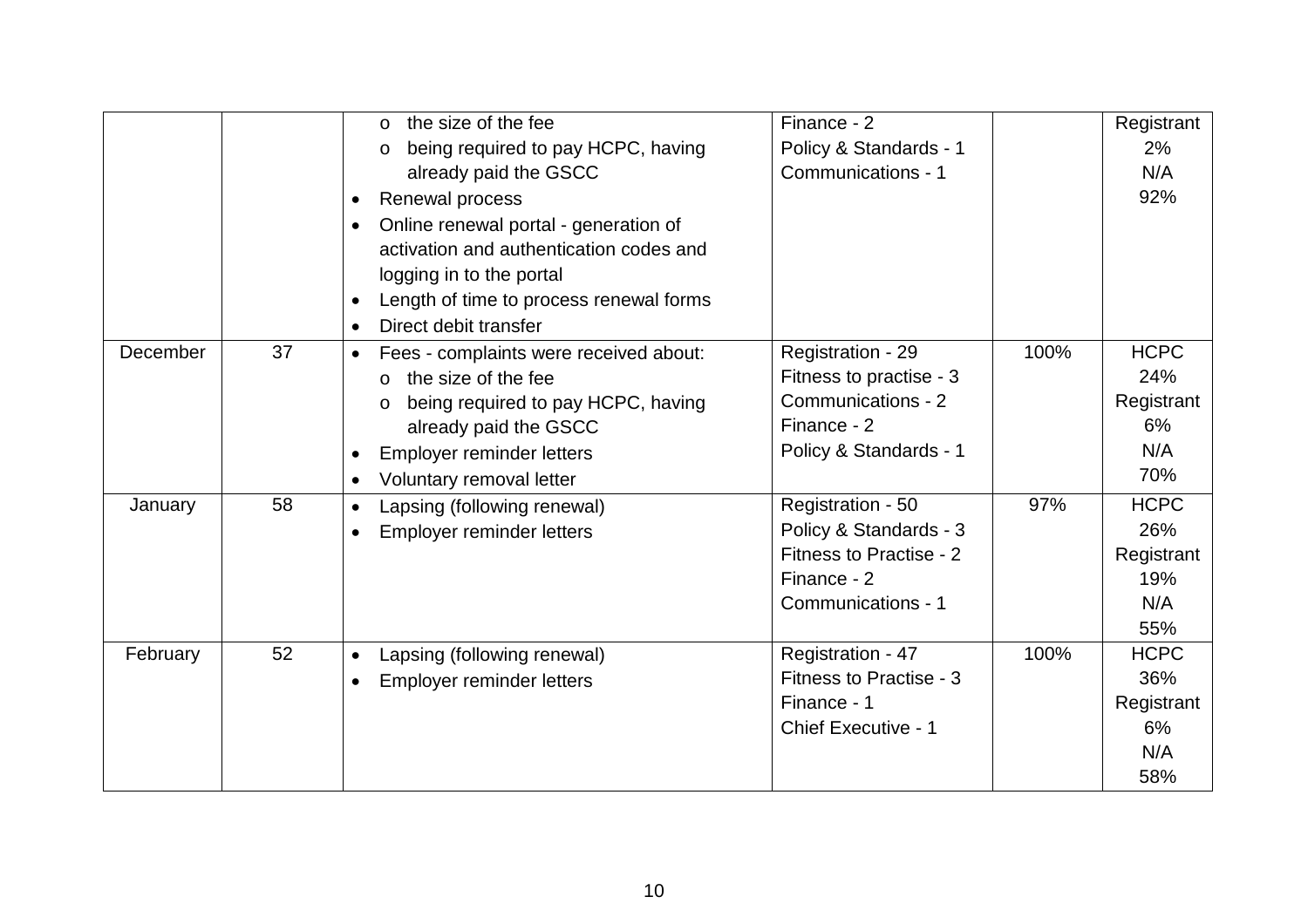| March | 40 | Lapsing (following renewal)           | Registration - 30          | 92.5% | <b>HCPC</b> |
|-------|----|---------------------------------------|----------------------------|-------|-------------|
|       |    | Online renewal portal - generation of | Finance - 3                |       | 22.5%       |
|       |    | activation and authentication codes   | Education - 2              |       | Registrant  |
|       |    | <b>Grandparenting process</b>         | Policy & Standards - 2     |       | 5%          |
|       |    |                                       | Fitness to Practise - 1    |       | N/A         |
|       |    |                                       | <b>Chief Executive - 1</b> |       | 72.5%       |
|       |    |                                       | Partners - 1               |       |             |

Total number of complaints: 601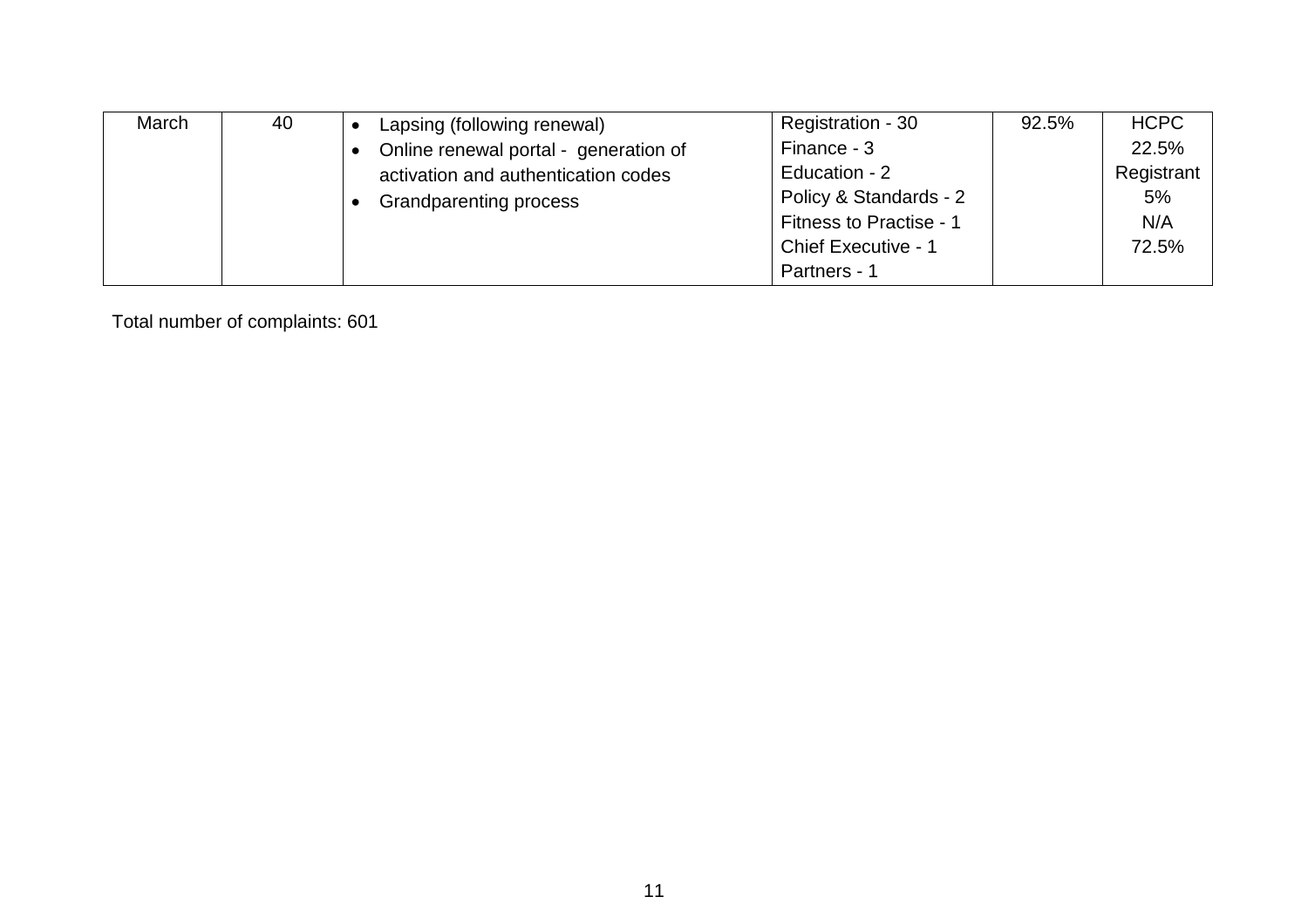# **5.0 Main areas of negative feedback**

- 5.1 This section provides further details about the main areas of negative feedback received during the review period.
- 5.2 Registration fees
	- The General Social Care Council (GSCC) did not stop charging social workers for registration until the final months of their operation. Many social workers complained that they paid both the GSCC and HCPC for registration covering the same period of time.
	- The GSCC was heavily subsidised by the government, and charged a registration fee of £30 per year. Some social workers complained that the HCPC registration fee is significantly more.
- 5.3 Removal from the Register due to not renewing a removal process is run if registrants fail to renew their registration. After the renewal window has closed, registrants are removed from the Register if they have not renewed. Complaints have been received about:
	- The necessity to complete and return a readmission form
	- The 10 working day service level for processing a readmission form
	- Application forms being returned for additional information
- 5.4 Removal from the Register due to non-payment a removal process is run if registrants do not maintain their registration payments. Registrants are written to twice to ask them to make a payment and they are removed from the Register if this payment is not made. Complaints have been received about:
	- Not telephoning or emailing registrants about missed payments
	- The necessity to complete and return a readmission form
- 5.5 Online renewal portal registrants are encouraged to use the portal to keep their personal details up to date and to renew their registration. Complaints have been received about:
	- Arrangements for the generation of security codes for accessing the online portal
- 5.6 International application process the process consists of submission of an application form, submission of supporting documentation, payment, and qualification and verification checks. Complaints have been received about:
	- Delays in processing applications
	- Time taken to complete the verification process
	- EEA mutual recognition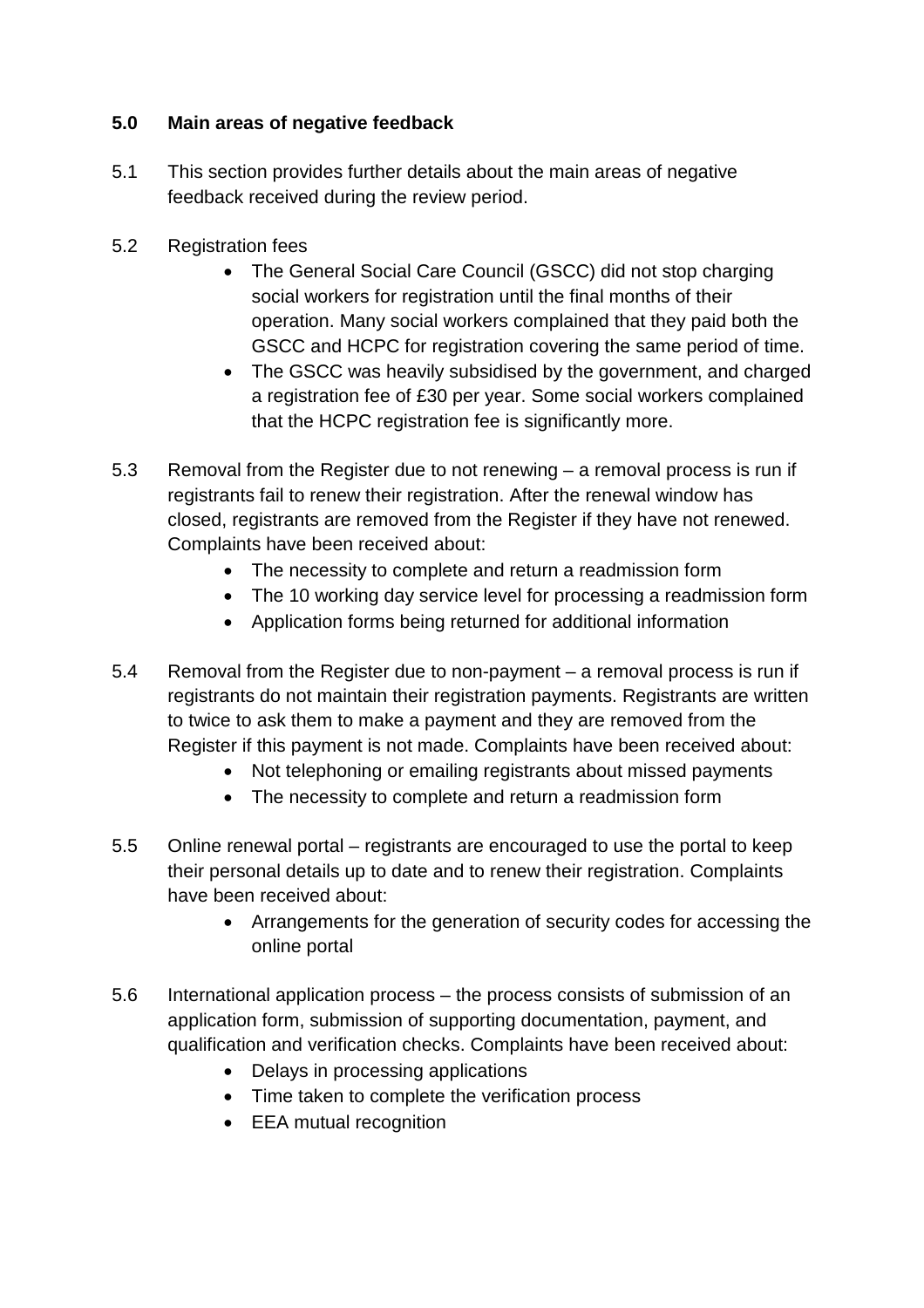- 5.7 Employer reminder letters the employer reminder letter is sent to registrant's employers two weeks before the end of the renewal window if a registrant has not renewed their registration; this allows the employer to remind the registrant about renewing. Complaints have been received about:
	- Writing to employers
	- The tone and content of letters
- 5.8 The online Register registrants can be searched for by their individual registration numbers or by surname. Complaints have been received about:
	- The difficulty of finding a specific registrant with a common surname in a profession with many registrants.
- 5.9 An explanation of corrective action is given in Section 7.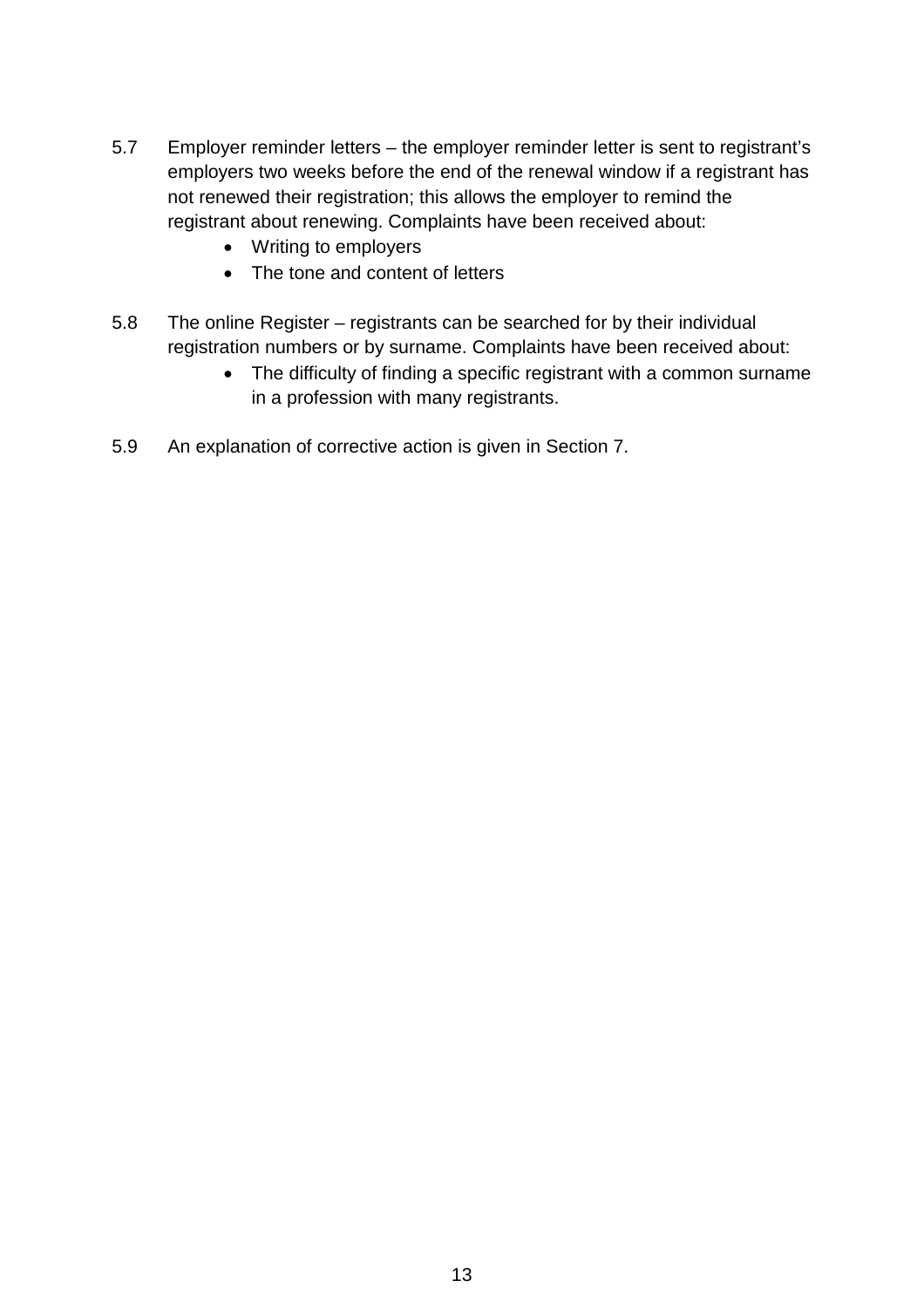## **6.0 Root cause of complaints**

- 6.1 To help HCPC identify where there may be problems with processes or policies, complaints are classified according to where the error that caused the complaint occurred.
- 6.2 Three groups are used to classify complaints, they are:
	- HCPC the HCPC has made a mistake that caused the complaint, or made a mistake whilst addressing the issues raised in the complaint. Examples of complaints in this category include giving incorrect advice to a registrant or incorrectly returning an application form.
	- Registrant or applicant the registrant or applicant has made a mistake that has caused their complaint. Examples of complaints in this category include incorrectly completing a readmission form or returning a renewal form after the renewal deadline.
	- Not applicable neither the HCPC nor the Registrant are at fault in the issues brought to light by the complaint. Examples of complaints in this category include complaints about the size of the registration fee or regulation of new professions. From April 2013, this category will be further broken down to include information about whether a complaint is due to HCPC's Rules, policies or other factors.
- 6.3 During the review period, the breakdown of root cause of complaints was as follows:
	- HCPC 152 complaints
	- Registrant/applicant 54 complaints
	- $\bullet$  N/A 388 complaints

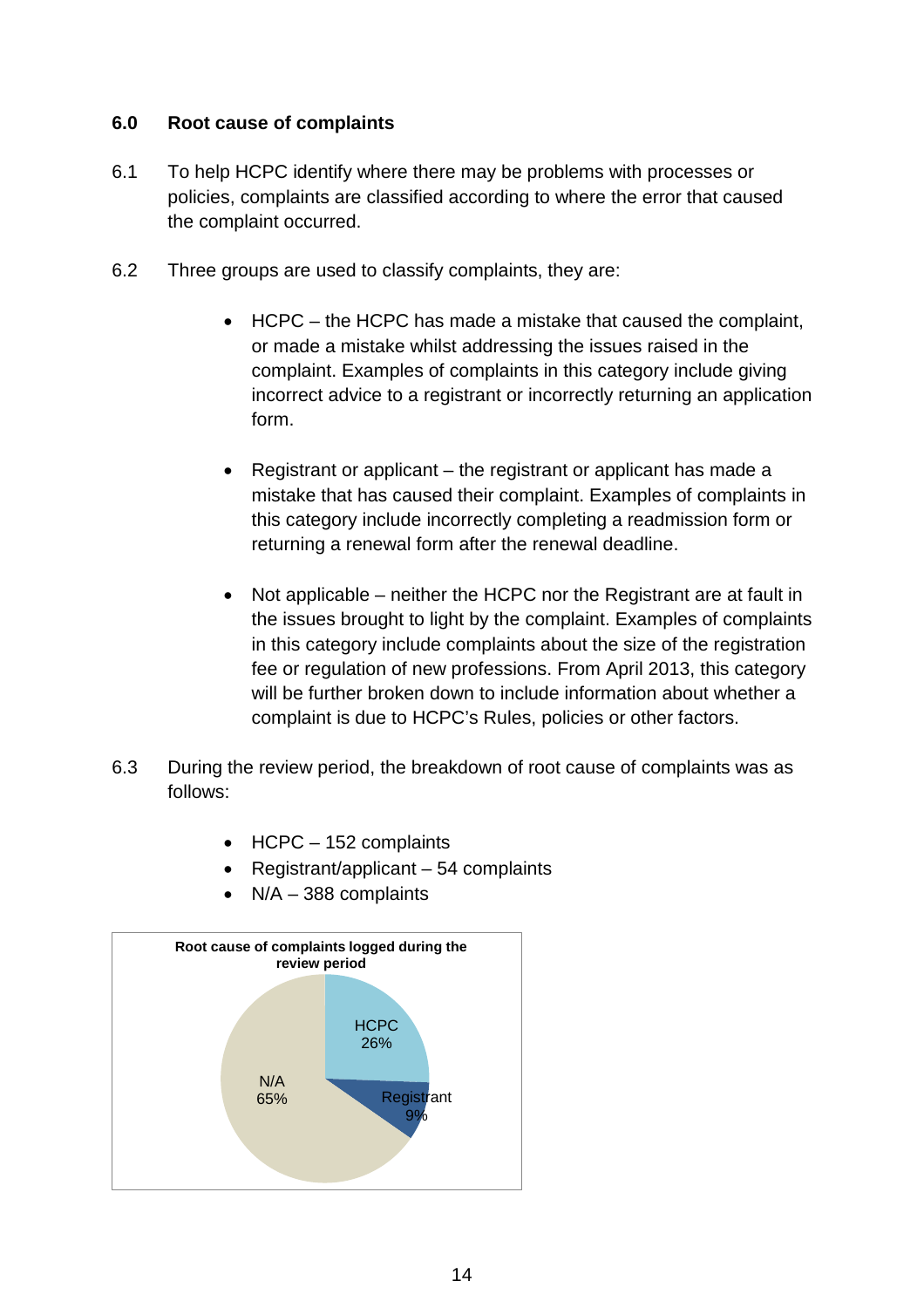## **7.0 Corrective action**

- 7.1 26% of complaints received during the review period were the result of an HCPC error. The majority of complaints (65%) that were received were not due to an HCPC error; a significant number of complaints in this "not applicable" category this year stem from issues relating to the transfer of the Register for social workers in England, including the registration fee.
- 7.2 An essential part of complaint responses are an explanation of our processes and policies. For example, social workers who complained about paying HCPC registration fees were provided with a full explanation of the transfer, HCPC's financial position as an independent regulator and information about efficiency in the organisation.
- 7.3 As an organisation the HCPC's approach is to try to correct any errors that have been identified in a complaint. For example, if an application form has been returned incorrectly, the form can be returned to a named individual and processed on receipt.
- 7.4 In complaints where the HCPC was at fault, the majority of mistakes were due to human error. In these cases, additional training and mentoring is usually the most appropriate action. Where appropriate, this corrective action is communicated to the registrant who complained.
- 7.5 During this review period, improvements in the Registration department have included:
	- Improvement of the online training system for Registration advisors, this system ensures consistent training across the department.
	- A "Trainer" post in the department, the Trainer coaches and supports new Registration Advisors, providing feedback and development points.
	- Development of a two-sided readmission form to increase the efficiency and speed of the readmission process.
	- Amendments and additions to the website, standard letters and emails when necessary changes have been identified.
	- A review of the International application process "Record of Assessment forms" and guidance document for assessors to improve the quality and clarity of the information that is recorded in the assessment process.
	- Updated assessor refresher training sessions.
- 7.6 A Registration system and process review will be initiated during this year.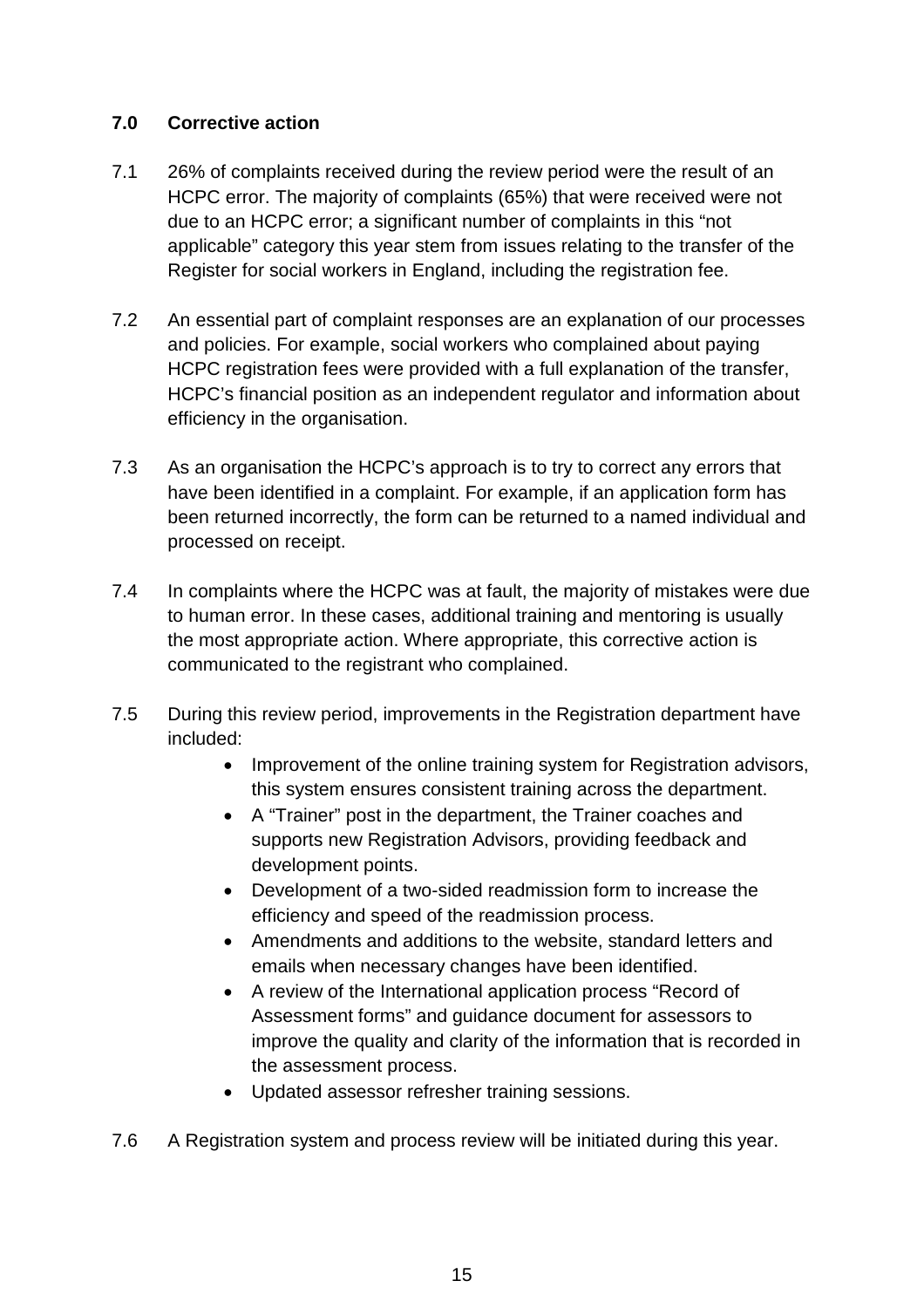## **8.0 Positive feedback**

- 8.1 During the review period we logged 71 pieces of positive feedback. These included cards, letters and emails thanking employees for many contributions. Positive feedback was received for various departments throughout HCPC, for a huge range of activities.
- 8.2 Examples of positive feedback received included praise from registrant's thanking Registration advisors for help with the international application process and stakeholders thanking members of the Policy and Standards department for giving presentations at various events.
- 8.3 The table below shows how many pieces of positive feedback have been logged during the last 6 years in each reporting period.

| <b>Review</b> | Number of |
|---------------|-----------|
| period        | positive  |
|               | feedback  |
| 2006/07       | 26        |
| 2007/08       | 24        |
| 2008/09       | 33        |
| 2009/10       | 76        |
| 2010/11       | 78        |
| 2011/12       | 66        |
| 2012/13       | 71        |